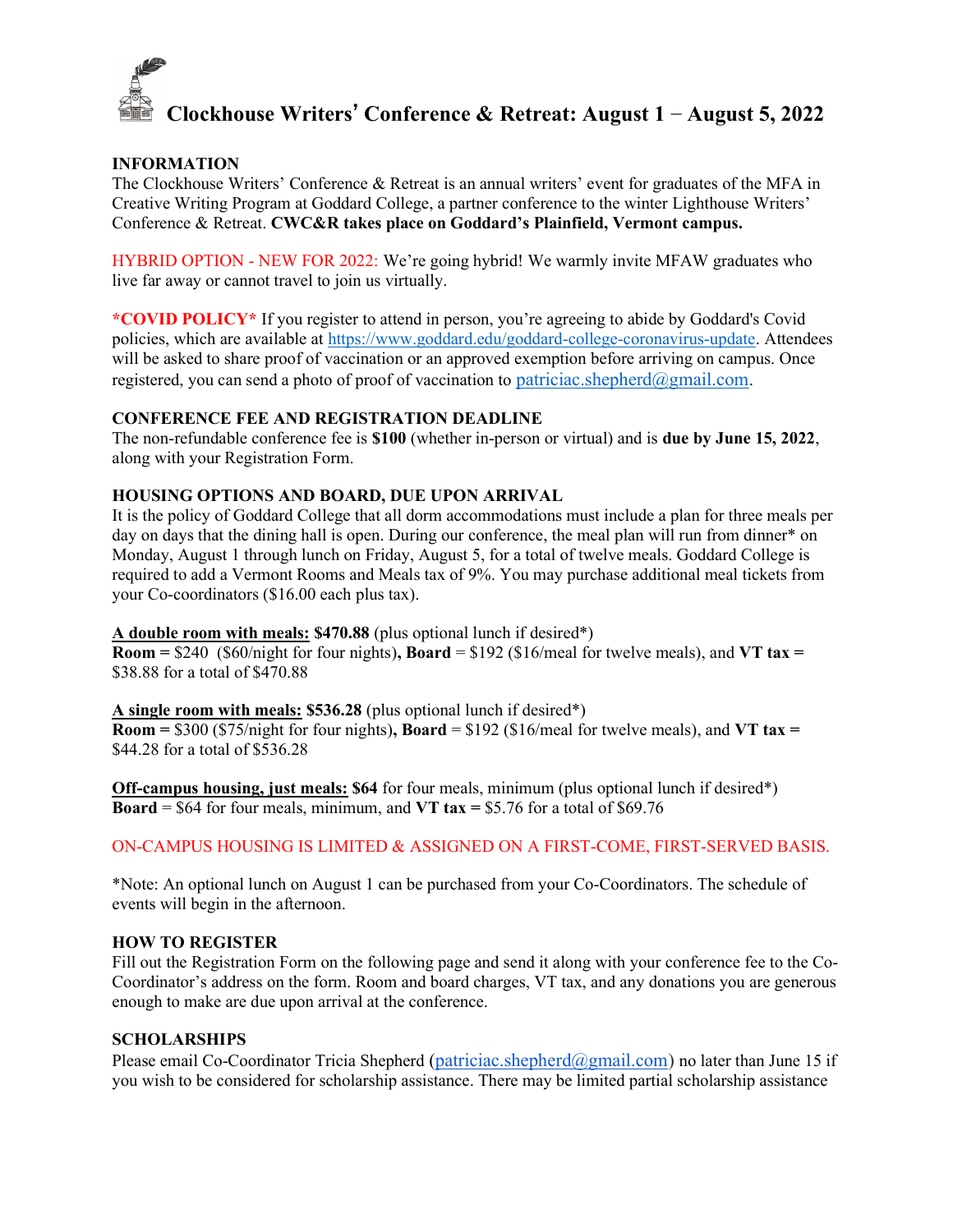

available, depending upon past CWC&R participants' donations. If available, these scholarship donations will be divided among all remaining applicants.

## WORKSHOP PROPOSALS

If you'd like to offer a workshop, please submit your proposal by June 1 to have it considered for listing in the MFAW schedule as well as the CWC&R schedule, or by June 15 to have it open only to alumni attending CWC&R. Email your workshop proposal to Jen McConnell at jenmcconnell11@gmail.com using "CWC&R Workshop Proposal" as the subject line.

Please list any equipment you may need, provide a brief description for inclusion in the schedule, and indicate how much time your workshop will require. Most workshops are 45, 60, or 90 minutes in length. Please consider how your workshop can adapt to our hybrid model with some participants in person and others online. Reach out with questions about this! We are all learning the ropes, and we have community members who can assist, both ahead of time and during the workshop itself.

#### 2022 CONFERENCE & RETREAT SCHEDULE

A full conference schedule will be sent to all registrants at the end of July. In the meantime, please note:

Monday, August 1: 11:00-2:00 PM Arrival and check-in 11:45-1:00 PM Optional lunch in the dining hall Plenary Panel to be scheduled this afternoon

Friday, August 5: 11:45-1:00 Lunch in dining hall Check out of the dorm before or immediately after lunch.

# LOCAL ACCOMMODATIONS FOR OFF-CAMPUS CWC&R PARTICIPANTS include:

- Marshfield Inn and Motel (www.marshfieldinn.com), about 8 miles from campus, a longtime favorite with affordable breakfasts and comfortable, knotty-pine and chintz decor
- Capitol Plaza Hotel (www.capitolplaza.com), a larger, city-type hotel with restaurant in downtown Montpelier, about 10 miles from campus
- The Inn at Montpelier (www.innatmontpelier), an elegant inn in downtown Montpelier, about 10 miles from campus
- Betsy's Bed and Breakfast (www.betsysbnb.com), a quiet B&B in a residential neighborhood of Montpelier, 10 miles from campus
- Comfort Inn and Suites (www.comfortinnmontpelier.com), the closest motel to Interstate 89, in Berlin, about 12 miles from campus

#### Goddard College's Community Life Agreement

Please note that, in registering for CWC&R, you agree to abide by Goddard College's Community Life Agreement. See pages 72-75 of the Graduate Student Handbook (http://3xl39023n0uyvr5xx1gc1btkwpengine.netdna-ssl.com/wp-content/uploads/2017/06/MA-MFA-Student-Handbook-effective-F17- Final-061617.pdf ) or navigate to Goddard College web site, then search "Handbooks and Curriculum Guides."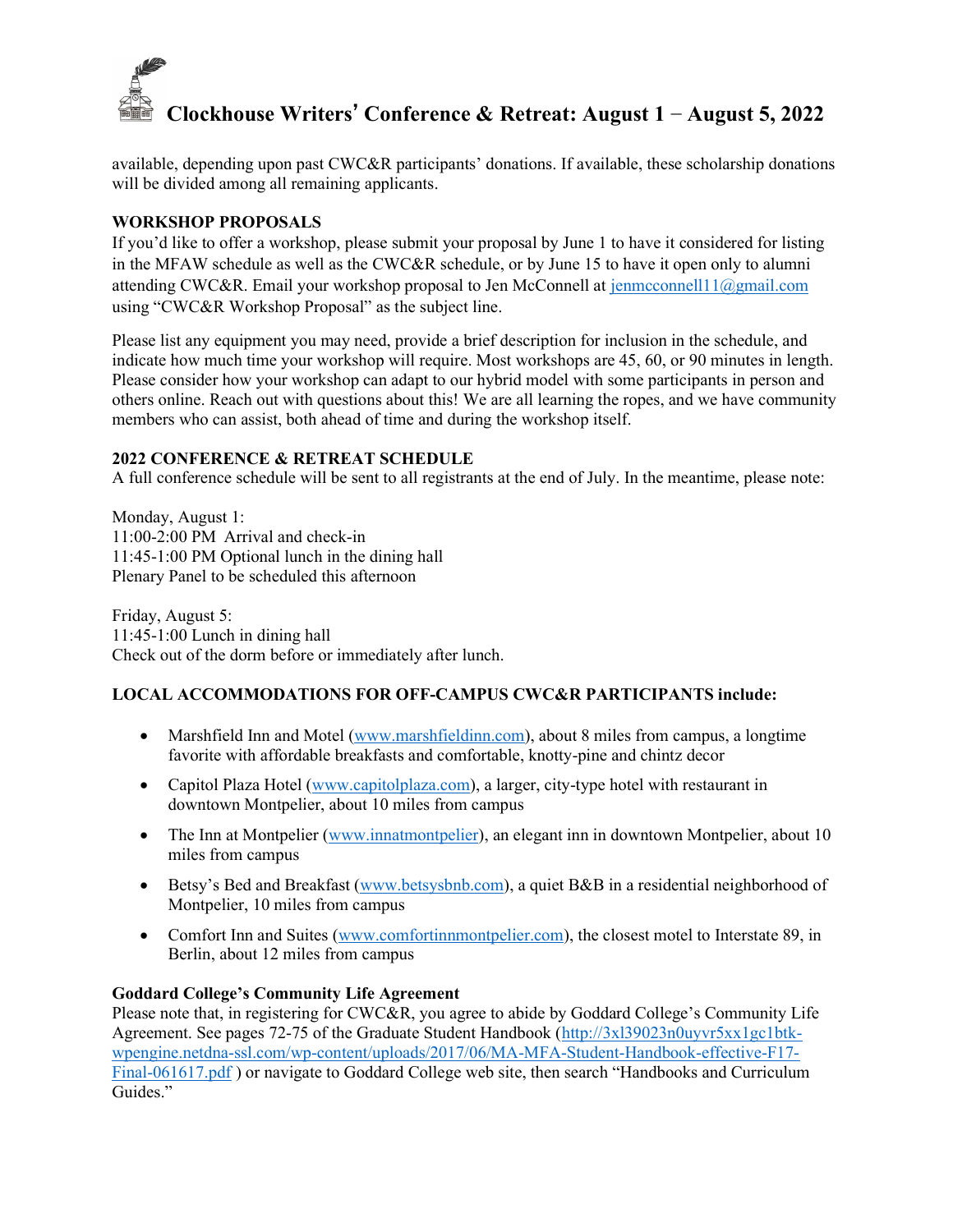

# REGISTRATION FORM

To reserve your space at the conference, PRINT OUT and complete this form, enclose the non-refundable conference fee of \$100.00, and mail for a postmark on or before June 15, 2022. Note that you must have graduated from Goddard College's MFAW program (either Plainfield or Port Townsend) prior to March 1, 2022, in order to register. Make checks payable to CLOCKHOUSE WRITERS' CONFERENCE.

| ADDRESS: New York Contract the Contract of the Contract of the Contract of the Contract of the Contract of the                                                                                            |
|-----------------------------------------------------------------------------------------------------------------------------------------------------------------------------------------------------------|
|                                                                                                                                                                                                           |
|                                                                                                                                                                                                           |
|                                                                                                                                                                                                           |
| MONTH/YEAR OF GRADUATION: CAMPUS                                                                                                                                                                          |
|                                                                                                                                                                                                           |
| I will attend CWC&R virtually                                                                                                                                                                             |
| ROOM AND BOARD OPTIONS (All costs below are due upon arrival at conference.)                                                                                                                              |
| Select one <b>bolded</b> option, and, if desired, the optional meal:                                                                                                                                      |
| <b>Double room,</b> three meals per day, and VT tax, for a total of \$<br>Single room, three meals per day, and VT tax, for a total of \$                                                                 |
| I'm requesting a single, but if space is limited, I'd be willing to share.<br>$\frac{1}{2}$                                                                                                               |
| Meals only, off-campus housing, and VT tax, for a total of \$<br>$\mathcal{L}(\mathcal{L})$                                                                                                               |
| Optional lunch on August 1 and VT tax for \$                                                                                                                                                              |
| Please consider donating to the scholarship fund or to CLOCKHOUSE literary journal:                                                                                                                       |
| I would like to donate to the CWC&R scholarship fund in the amount of \$ (payable by a<br>separate check upon arrival at the conference).                                                                 |
| I would like to donate to the CLOCKHOUSE literary journal published by CWC in partnership with<br>(payable by a separate check upon arrival at the<br>Goddard College in the amount of \$<br>conference). |

#### Mail this completed form and the non-refundable conference fee of \$100.00, postmarked by June 15, 2022, to:

Patricia Shepherd